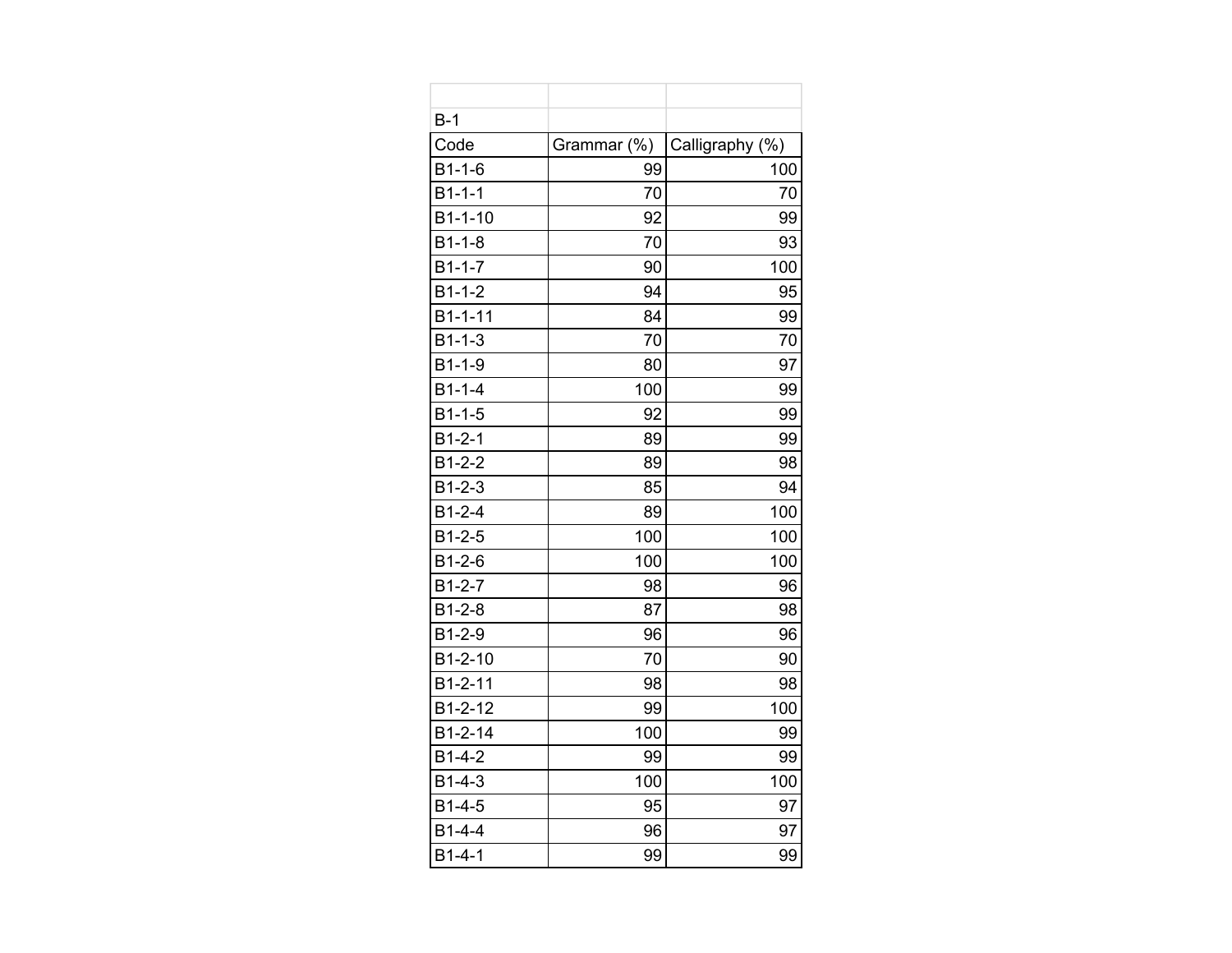| $B1 - 7 - 5$  | 98  | 100 |
|---------------|-----|-----|
| $B1 - 7 - 8$  | 73  | 90  |
| B1-7-10       | 95  | 100 |
| B1-7-9        | 73  | 100 |
| B1-7-12       | 99  | 100 |
| B1-7-11       | 99  | 99  |
| $B1 - 7 - 7$  | 100 | 100 |
| $B1 - 7 - 4$  | 99  | 100 |
| $B1 - 7 - 6$  | 87  | 100 |
| $B1 - 7 - 3$  | 100 | 100 |
| $B1 - 7 - 1$  | 87  | 100 |
| $B1 - 7 - 2$  | 86  | 100 |
| $B1-K-1$      | 93  | 100 |
| $B1-K-2$      | 85  | 70  |
| <b>B1-K-3</b> | 100 | 100 |
| $B1-K-4$      | 52  | 52  |
| $B1-K-5$      | 70  | 73  |
| $B1-K-6$      | 76  | 70  |
| <b>B1-K-7</b> | 70  | 81  |
| <b>B1-K-8</b> | 89  | 77  |
| <b>B1-K-9</b> | 70  | 100 |
| $B1-6-3$      | 88  | 97  |
| B1-6-4        | 80  | 98  |
| B1-6-2        | 100 | 100 |
| B1-6-6        | 100 | 100 |
| B1-6-5        | 86  | 96  |
| B1-3-150      | 100 | 99  |
|               |     |     |
|               |     |     |
|               |     |     |
| <b>B2</b>     |     |     |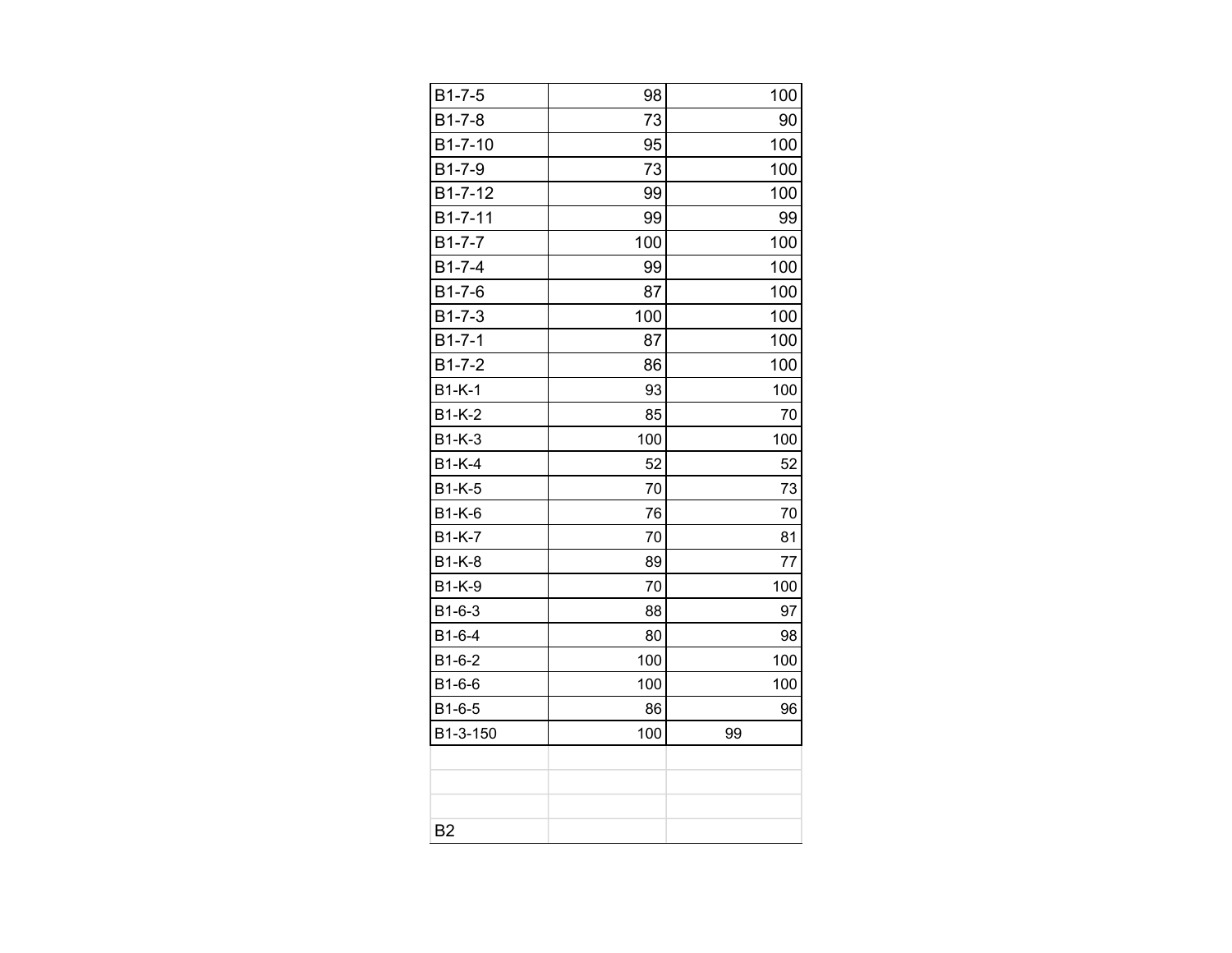| Code                    | Gram. & Calli. (%) |                 |
|-------------------------|--------------------|-----------------|
| $B2-1-1$                | 98                 |                 |
| $B2-1-2$                | 100                |                 |
| $B2-1-3$                | 73                 |                 |
| $B2-2-3$                | 80                 |                 |
| $B2-2-7$                | 89                 |                 |
| $B2-2-1$                | 99                 |                 |
| $B2-2-2$                | 98                 |                 |
| $B2-2-5$                | 94                 |                 |
| B2-2-6                  | 86                 |                 |
| $B2-2-4$                | 100                |                 |
|                         |                    |                 |
|                         |                    |                 |
|                         |                    |                 |
| $M1-2$                  |                    |                 |
| Code                    | Grammar (%)        | Calligraphy (%) |
| 1                       | 90                 | 96              |
| $\overline{\mathbf{c}}$ | 76                 | 78              |
| $\overline{3}$          | 86                 | 89              |
| $\overline{4}$          | 90                 | 93              |
| 5                       | 94                 | 100             |
| $\overline{6}$          | 96                 | 81              |
| $\overline{7}$          | 100                | 89              |
| 8                       | 70                 | 70              |
| 9                       | 20                 | 4               |
| 10                      | 83                 | 89              |
| 11                      | 91                 | 91              |
| 12                      | 85                 | 89              |
| 14                      | 81                 | 70              |
| 15                      | 87                 | 89              |
| 16                      | 90                 | 89              |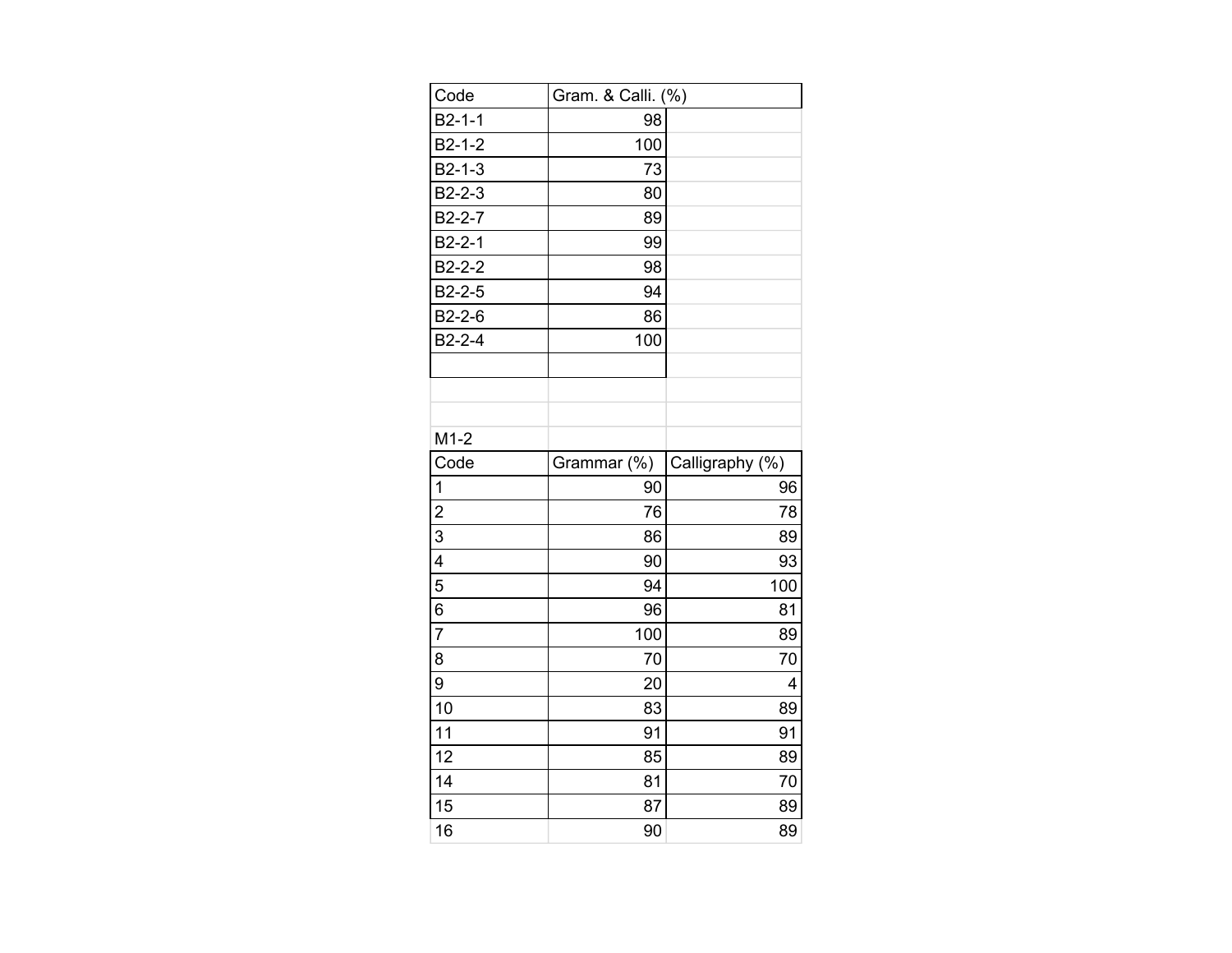| 17              | 90          | 96              |
|-----------------|-------------|-----------------|
|                 |             |                 |
|                 |             |                 |
|                 |             |                 |
| M <sub>2</sub>  |             |                 |
| Code            | Grammar (%) | Calligraphy (%) |
| M2-JD           | 80          | 70              |
| M2-DB           | 77          | 70              |
| M2-WM           | 70          | 70              |
| M2-OP           | 99          | 75              |
|                 |             |                 |
|                 |             |                 |
|                 |             |                 |
| M <sub>3</sub>  |             |                 |
| Code            | Grammar (%) | Calligraphy (%) |
| $M3-1$          | 100         | 99              |
| $M3-2$          | 100         | 100             |
| $M3-3$          | 100         | 99              |
| $M3-4$          | 93          | 83              |
| M3-5            | 85          | 99              |
| M3-6            | 100         | 100             |
| $M3-7$          | 99          | 100             |
|                 |             |                 |
|                 |             |                 |
|                 |             |                 |
| NS <sub>2</sub> |             |                 |
| Code            | Grammar (%) | Calligraphy (%) |
| NS2-FC          | 53%         | 91%             |
| NS2-ŁT          | 26%         | 58%             |
| NS2-MC          | 33%         | 100%            |
| NS2-PK          | 26%         | 100%            |